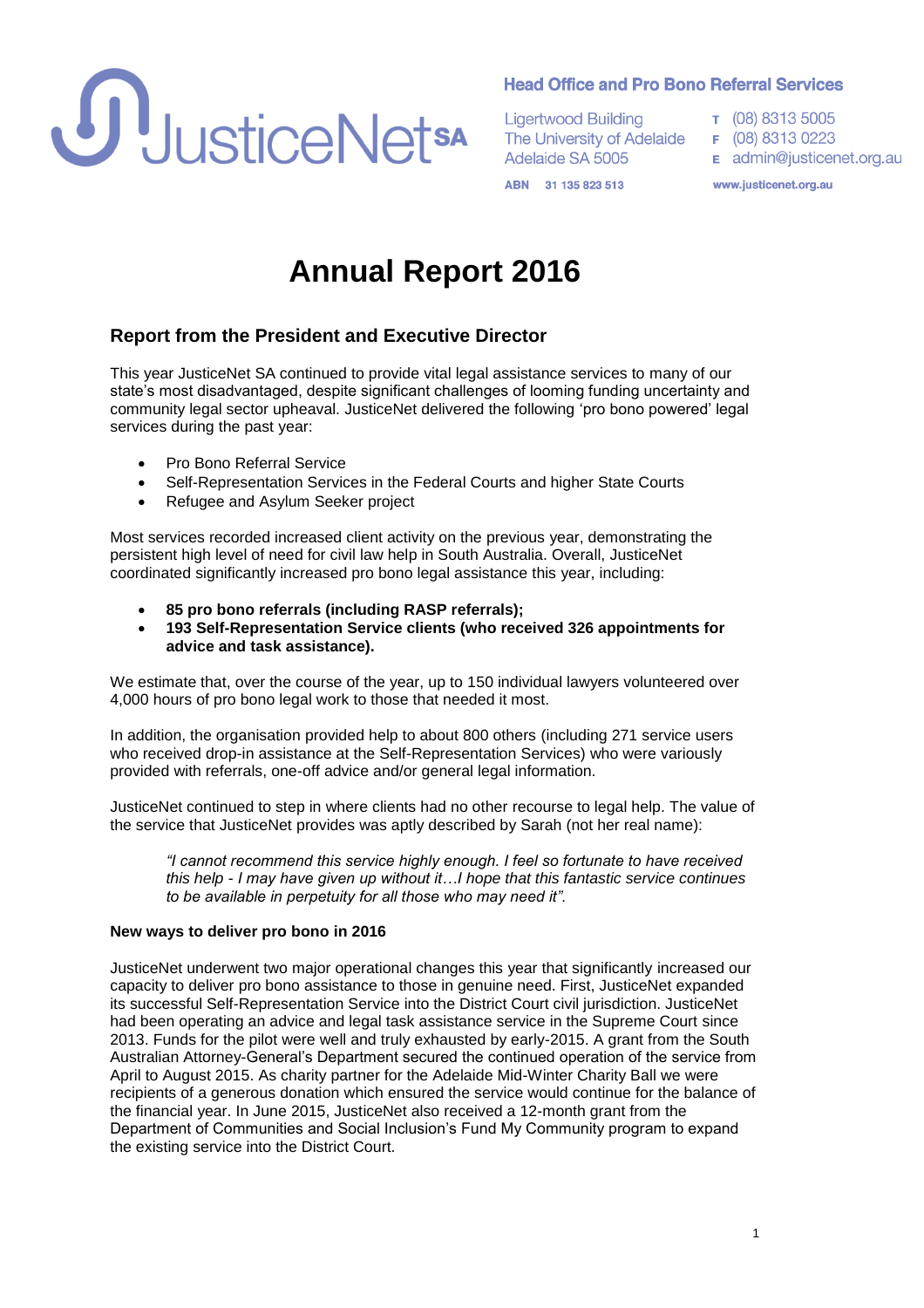JusticeNet recruited experienced practitioner Samara Bell as Coordinator for the new service which opened to the public on September 7. The service has been very busy and popular with our lawyers: seven law firms, including several of Adelaide's largest, helped the service to provide 213 appointments to clients during the year.

The State Courts Self-Representation Service, along with its counterpart in the Federal Courts, is now an integral part of our pro bono program and an important complement to our Pro Bono Referral Service. It provides more opportunities for pro bono participation by catering to lawyers who cannot accept referrals to assist our clients. It also allows us to distribute finite pro bono resources more widely, increasing the overall reach and impact of our work. For many South Australians experiencing disadvantage, the practical assistance and guidance that the Self-Representation Services provide has helped them obtain just outcomes. Clients are increasingly referred between JusticeNet services so that they can access the type of assistance that is most suitable for their needs and most sustainable from an organisational perspective. Consistent with JusticeNet's leading role in assisting selfrepresented litigants in South Australia, in March 2016 JusticeNet made a submission to the Joint Rules Advisory Committee concerning ways to better support our courts and selfrepresented litigants that use them.

A second major development this year was the appointment of a part-time Coordinator for our Refugee and Asylum Seeker Project (RASP). Lara Proske, an experienced migration lawyer and migration agent joined JusticeNet in February 2016. The organisation aims to build on the initial financial support from the Law Foundation to meet the anticipated demand for legal assistance from 'Legacy Caseload' asylum seekers over the next 2-3 years. There are diverse arrangements for providing migration legal services to Legacy Caseload asylum seekers around Australia. At the time of this report JusticeNet's RASP is the primary source of free legal help for asylum seekers in South Australia wanting to exercise their judicial review rights.

Delays in processing by the Department of Immigration and Border Protection have meant that only small numbers of Legacy Caseload clients had approached JusticeNet by 30 June. However, RASP has used the opportunity to strengthen the pro bono sector to meet the inevitable surge in demand over coming months: on latest figures we estimate that around 500 Legacy Caseload asylum seekers in South Australia will need assistance with judicial review alone.

### **Enhancing the capacity of the pro bono sector**

During the last year, JusticeNet saw its efforts to promote initiatives to enhance the pro bono capacity of the local profession, bear fruit. In September 2015, the South Australian Government announced that it would encourage pro bono work in South Australia by amending the arrangements for purchasing legal services. Specifically, firms and solicitors who are on panels for providing legal services to government would be encouraged to report on the level of pro bono work undertaken in the previous financial year and their target for the coming year.

These reporting arrangements are just one of a range of mechanisms that foster pro bono in South Australia. Perhaps none is more important than the recent creation of practising certificates for volunteers. Following years of advocacy by JusticeNet and others, in November 2015 the LPEAC gazetted changes to the LPEAC rules to create a category of practising certificate *"which enables the practitioner to undertake legal practice … as a volunteer for a community legal centre (as defined in the Act) or for an institution or project approved by the LPEAC"*. Volunteer practising certificates were available from 1 July 2016. Unfortunately, South Australia chose not to follow every other state in offering free certificates for volunteers. Nonetheless, at one third of the cost of a regular certificate we anticipate that volunteer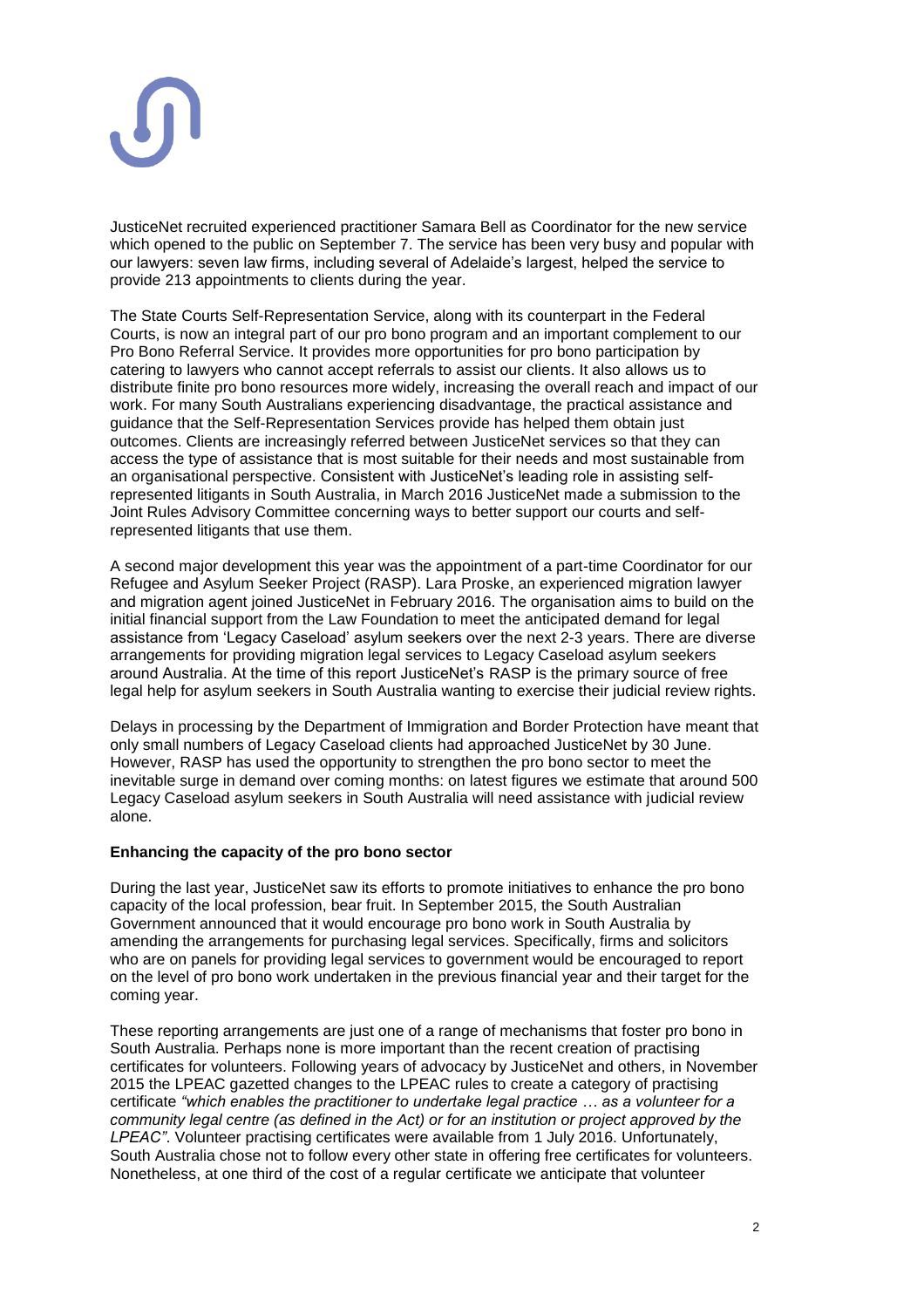

practicing certificates will create more opportunities for lawyers to contribute to the pro bono effort. Particular thanks go to our Vice President Kerry Clark for her sustained efforts on this front and the advocacy of the Australian Pro Bono Centre.

It is also worth noting that in addition to national mechanisms for encouraging pro bono such as the National Pro Bono Aspirational Target, South Australia also has:

- the Law Society of South Australia's Pro Bono policy; and
- criteria for appointment of a barristers as Senior Counsel in South Australia now includes a requirement to demonstrate *"leadership by a proven practice of pro bono assistance to the community"*.

We congratulate the local profession for its leadership and commitment to supporting pro bono in South Australia. In this context, it is more important than ever that there is a single organisation that can efficiently support, coordinate and foster the pro bono contribution of the South Australian legal profession for the benefit of those vulnerable or disadvantaged South Australians who would otherwise be excluded from effective and meaningful participation in our justice system.

### **External challenges: upheaval in the legal assistance sector**

This year has also seen very significant external developments surrounding the funding and organisation of the legal assistance sector in South Australia. Following Commonwealth funding cuts already announced for legal assistance sector, the South Australian Attorney-General's Department conducted a review of community legal centres (CLCs). A final report was published in January 2016 and approved by state cabinet. The report proposed a major rationalisation of the sector and no new state funding over the life of the current National Partnership Agreement (2015 – 2020). While the final wash-up will not be known until after this Annual Report is released, funding cuts have already resulted in reduced CLC services and there is no doubt that the CLC sector will be further downsized in 2017. The report also proposed a new model of centralised legal triage in South Australia under the stewardship of the Legal Services Commission; a significant shift away from the traditional 'no wrong door' approach taken by the legal assistance sector nationally.

Given the impact that the restructured CLC sector will have on JusticeNet's mission, the Executive Director worked closely with key stakeholders to respond to the review in late 2015 and early 2016. The new model clearly poses significant risks for JusticeNet. Funding cuts and reduced services in the CLC sector means that JusticeNet faces increased numbers of clients seeking pro bono help. This alone will place enormous pressure on our limited resources. While the report recognised that a new system for triaging legal need would require the significant reallocation of existing funding, it did not give consideration to what impact the new system would have on coordinated pro bono in South Australia. Disappointingly, in failing to resolve the question of adequate resourcing for coordinated pro bono in South Australia, the review is a missed opportunity for implementing a truly coordinated scheme of civil legal assistance in South Australia.

JusticeNet will continue to work with stakeholders as the new CLC sector takes shape and the new triage model is implemented. However, at a time that demand on JusticeNet services is set to increase due to cuts to CLC funding and rationalisation of the sector, it is unfortunate that JusticeNet's financial security remains in limbo.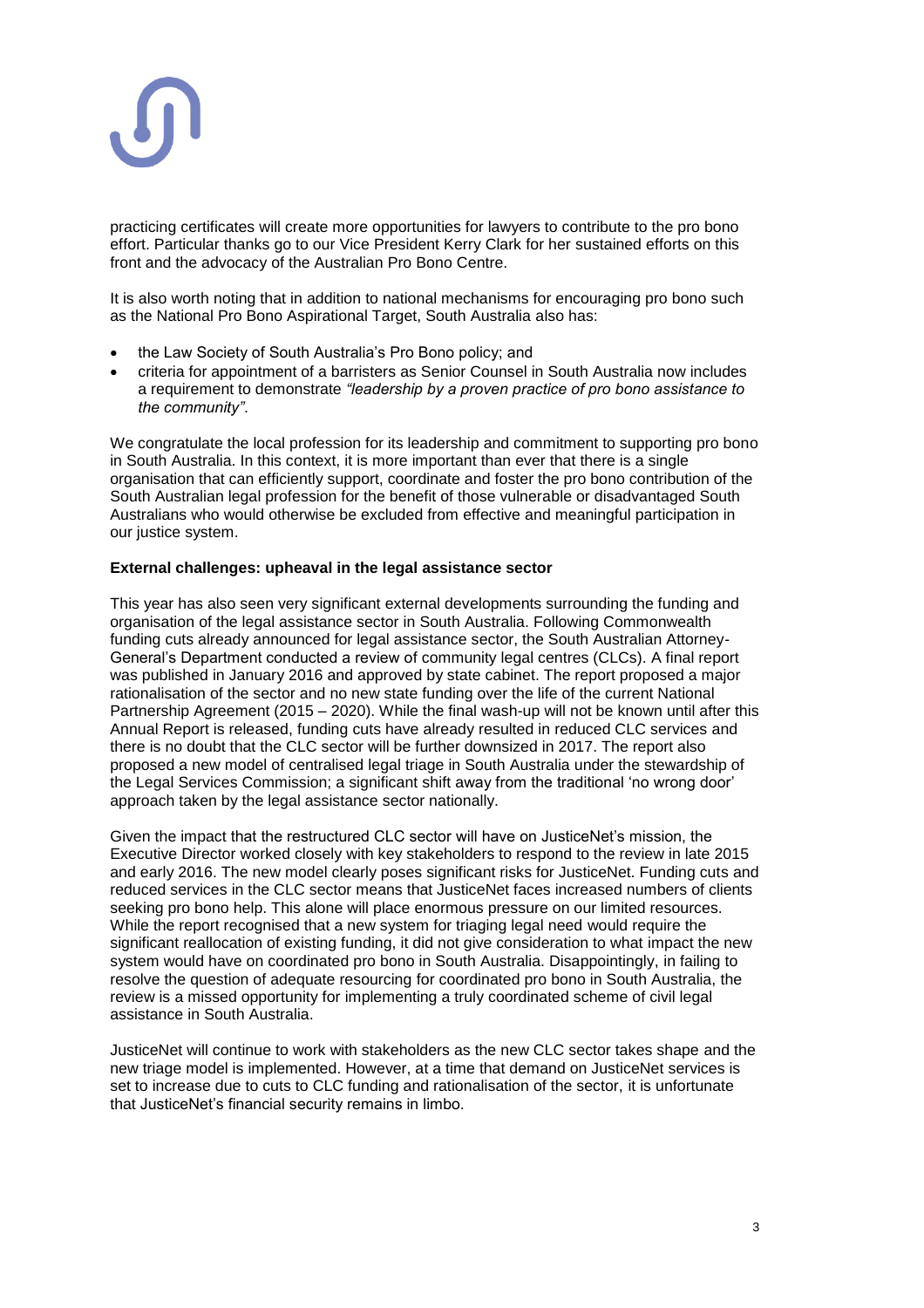#### **The future for coordinated pro bono?**

In October 2016, JusticeNet advised its members of the difficult financial situation that the organisation faces. South Australia is the only state with an independent pro bono clearing house that does not receive government funding for recurrent operational expenses. JusticeNet's budget is modest compared to interstate counterparts and is comprised of membership fees, project and one-off grants, donations and the organisation's own fundraising efforts. For over seven years the organisation has worked hard - and with considerable success - to provide services on this foundation, but the current funding base is not sustainable. At the time of writing, several of our projects do not have funding beyond early 2017. As members are aware, services will need to be scaled back considerably or stopped all together if a significant funding source does not become available before that time.

JusticeNet has lodged an application for funding with the Law Foundation which is due to be considered at the end of November 2016. The immediate future of coordinated pro bono in South Australia will be made clear within weeks of the release of this Annual Report when that application is decided.

#### **Thank you**

Our members and supporters are at the centre of what we do. We grateful for their continued support in helping us to deliver on our organisational objectives. With their support the organisation strives to develop pro bono services that provide quality and accessible civil law assistance to clients in need.

We would like to thank our member firms and barristers, donors, volunteers, staff and Management Committee. Your collective commitment to helping South Australia's disadvantaged is the key to JusticeNet's longevity in challenging times.

We are pleased to present the 2016 Annual Report to our members.

Paula Stirling Tim Graham

President **Executive Director Executive Director**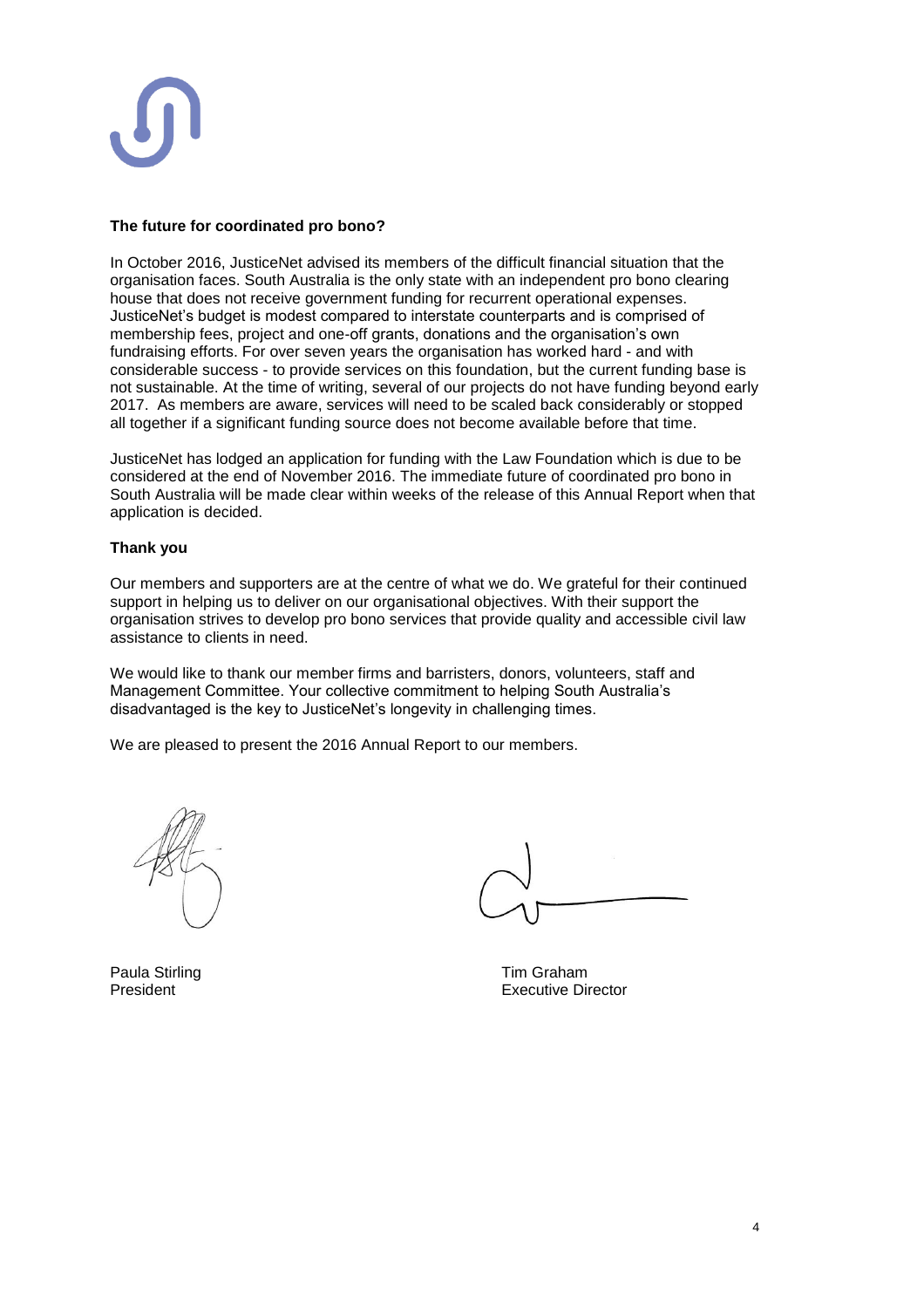# **Report from the Treasurer**

JusticeNet SA delivered a small operating surplus (\$637) for the 2015/16 financial year. The organisation expanded significantly during the year on the back of substantial one-off funding for our State Courts Self-Representation Service and Refugee and Asylum Seeker Project, as follows:

Supreme Court Self-Representation Service

- \$14,861.27 from the Attorney-General's Department (received 6 May 2015)
- \$45,000 from the Adelaide Mid-Winter Charity Ball Committee
- \$75,000 from Community Benefit SA (received 10 June 2015)

Refugee and Asylum Seeker Project

\$55,000 from the Law Foundation of South Australia

Some of this funding was received late in the previous financial year but recognised as revenue in this year as the grant conditions were satisfied.

To complete the picture, the Federal Court Self-Representation Service continued to be funded by a grant from the Commonwealth Attorney-General's Department. The current funding agreement ends on 30 June 2017.

The Pro Bono Referral Service was funded from diverse sources including our fundraising (in particular the enormously popular Walk for Justice and our CPD Intensive), member contributions and donations.

JusticeNet also received generous in-kind support from members and project partners, including accommodation, meeting rooms, lawyers on secondment, printing and mailing costs, seminar rooms, audit services, IT services and support. For this reason JusticeNet continues to keep its administrative overheads to modest levels (and lower than the previous year). Excluding fundraising expenses, overheads were only about 7% of operating expenses (about 15% including fundraising expenses) for the year.

With the benefit of increased revenue this year JusticeNet delivered more help to more clients than ever before. However, the expansion of pro bono services coordinated by JusticeNet has thrown the challenges of the organisation's insecure funding base into stark relief. Unlike all other mainland pro bono clearinghouses, JusticeNet has no recurrent state government funding. While the Federal Court Self-Representation Service is funded by the Commonwealth until 30 June 2017, all other services rely on one-off grants and our own fundraising. A comparison with other states demonstrates the fiscal challenge facing JusticeNet:

 The Queensland Public Interest Law Clearinghouse (QPILCH) has coordinated pro bono civil law services in Queensland since 2002. 71% of QPILCH's revenue last financial year came from public funding, most of that in the form of recurrent annual grants from the Legal Practitioner Interest on Trust Accounts Fund ('LPITAF').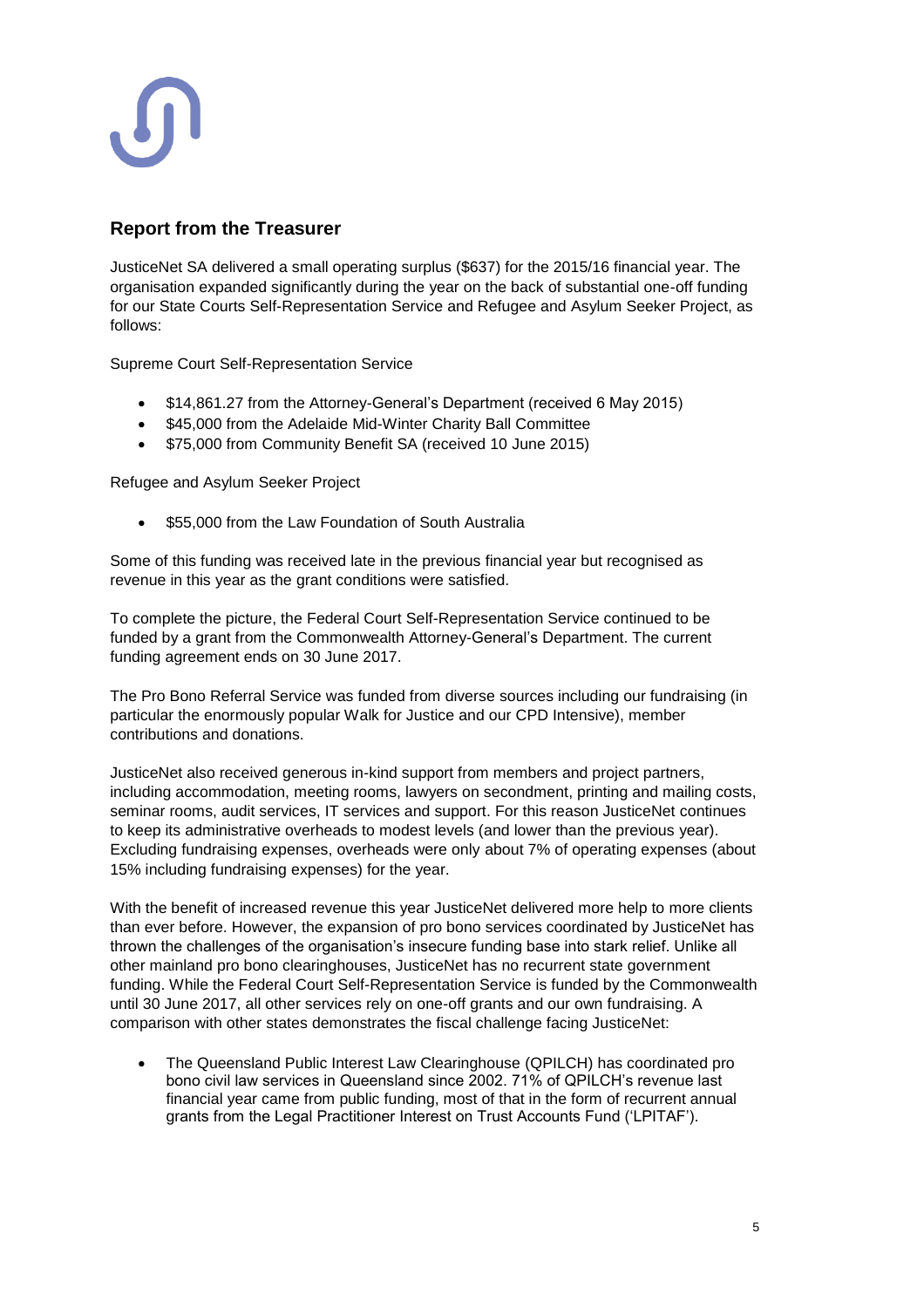

 Law Access has coordinated pro bono legal services in Western Australia since 2013. Approximately half of its funding comes from a multi-year grant from the 'Public Purposes Trust' (which is funded principally by interest on solicitors trust accounts.)

This financial year, JusticeNet received \$8,000 from the South Australian Government which went toward the State Courts Self-Representation Service.

Therefore, despite a very successful year helping clients in real need, the implications of JusticeNet's precarious funding base loom large and have been noted by the auditors in this year's financial reports. A copy of our audited financial reports can be found at [www.justicenet.org.au.](http://www.justicenet.org.au/) Our sincere thanks to Nexia Edwards Marshall for auditing our financial reports pro bono.

Despite serious funding challenges, the support of our members and supporters remains strong. On behalf of the management committee, I offer my sincere thanks to our many and diverse funders and donors, particular those who have come forward in recent months, who are determined that JusticeNet will continue to channel the goodwill and generosity of hundreds of pro bono lawyers for years to come.

Nick Linke **Treasurer**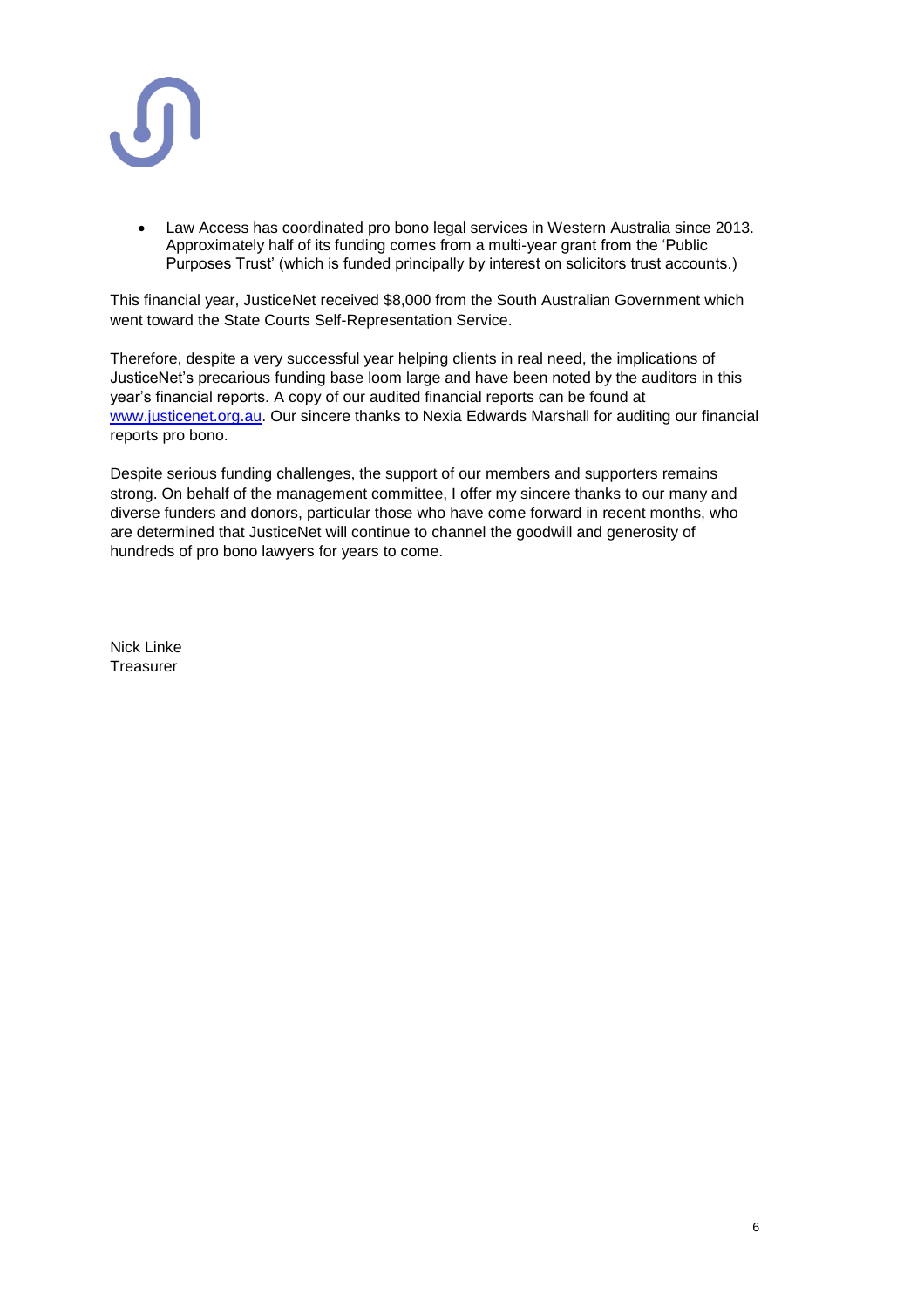# **Pro Bono Referral Service**

The Pro Bono Referral Service helps those who would otherwise fall through the cracks in the legal assistance system. The referral service improves access to justice by connecting clients on low-incomes and experiencing disadvantage with lawyers who act for free.

Our members and supporters accept referrals to assist clients in a wide range of predominately civil law matters. **This year the Referral Service made 52 referrals across a wide range of areas including debt, property disputes, defamation, employment disputes and environmental law.** 

Where a person does not meet the eligibility criteria for pro bono legal assistance we refer them to the appropriate legal service and/or provide people with support and information about other specialist services, such as financial counsellors, community mediation and, at times, crisis counselling support. While this is a time consuming part of our work at the Referral Scheme as we often try to make warm referrals, particularly to legal services, to ensure that people receive the help they urgently need.

669 people contacted the service this year. Of those ineligible for pro bono referral, most (approximately 600) were provided information, advice and / or referral to other services that may be able to assist them (including other JusticeNet services). JusticeNet was unable to provide any form of substantial assistance in relation to the small number of enquiries.

One significant trend emerged over the past year. The service observed an increase in the number of applications relating to the financial abuse of elders. The majority of these applicants were referred to us by advocates working for aged rights services. We believe that the increase in this type of application is due to a greater awareness in community of the growing problem of financial abuse of older Australians and the help offered by JusticeNet.

The Referral Service continues to rely on the goodwill and hard work of volunteers to help staff our office and field the many telephone contacts we receive on a daily basis. The majority of volunteers are law students or recent graduates. However, the introduction of volunteer practicing certificates in 2016 will open up new ways for qualified lawyers to volunteer at JusticeNet. Looking ahead, we are keen to implement new arrangements that will allow us to better utilise lawyers with volunteer practicing certificates to increase the capacity of the Service.

The Referral Service continues to be managed by our Referrals Lawyer Elizabeth Boxall. Elizabeth was on maternity leave from April 2015 – May 2016. Kiley Rogers covered Elizabeth's role while she was away. We would like to thank Kiley for her hard work over that time.

We would also like to thank the firms and barristers who have taken up pro bono referrals over the past year. A review of the Matter Closure Reports that we have received from lawyers over the past four years indicates that our pro bono lawyers spend on average 39 hours per referral, By exceeding the 35 hour National Pro Bono Aspirational Target, our South Australian lawyers are at the forefront of the pro bono effort nationally. This is a significant commitment on top of very busy legal practices and we are very grateful for the assistance given to so many disadvantaged people.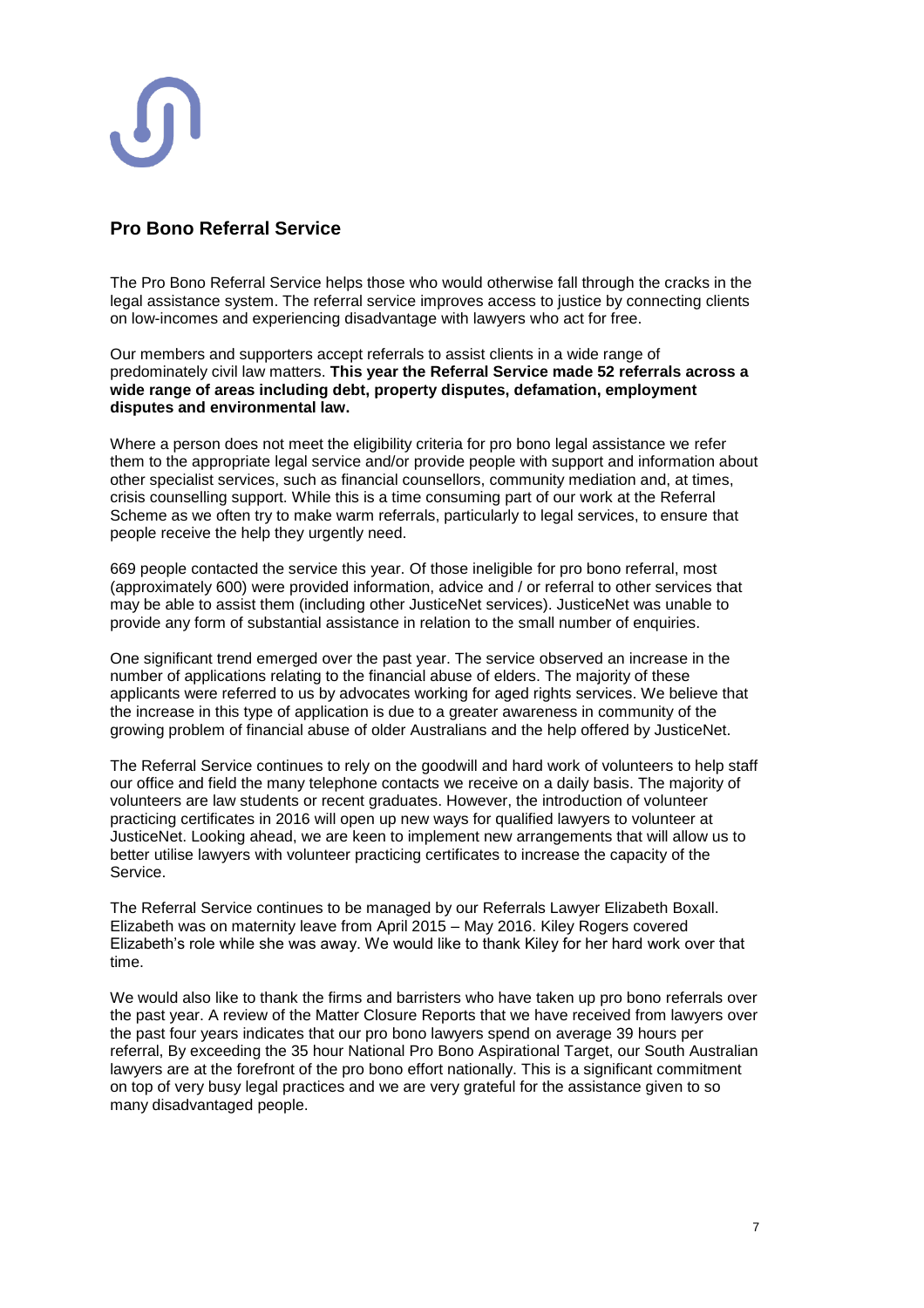

#### *What our lawyers say*

*"Working with JusticeNet and taking on referrals has been really meaningful and worthwhile. We have been able to help people who might not have otherwise had access to legal assistance, and it's a great way to give something back to the community. We look forward to continuing our work with JusticeNet!"*

#### - *a JusticeNet member firm*

#### *Help for Harry: homeless, unemployed man wins redress against illegal eviction*

In 1996 Harry (not his real name), entered into a verbal agreement with a landlord to occupy and reside at a property in the Adelaide foothills. The landlord agreed that 2-3 months' notice to vacate would be given to Harry if the landlord wished to end the arrangement. For 17 years (from 1996 - 2013) Harry made the property his home. While he did not pay rent, he paid bills associated with the property and maintained and improved the land.

In September 2013 Harry's life was turned upside down. Police officers arrived at the premises and informed Harry that he was occupying the premises without permission of the owner. He was made to leave immediately. Harry, who was unemployed, was unable to take his belongings due to lack of resources.

A few days later the landlord arranged for the demolition of dwellings that Harry had built on the land. The landlord allowed Harry only 10 minutes to remove his belongings from the buildings. He was able to take a suitcase with some of his art work and personal papers but the remainder of his belongings, valued by Harry at about \$40,000, were destroyed during the demolition. The police were present but did not stop the demolition as the landlord told them Harry was not a tenant.

As a result of his eviction Harry became homeless. Despite his dire circumstances, Harry successfully represented himself at the Residential Tenancies Tribunal. The Tribunal found he was a tenant under section 3 of the Residential Tenancies Act 1995 and awarded him \$10,000 compensation, the maximum amount allowed in the jurisdiction.

The landlord then made an application to the Tribunal to have the order set aside on the basis that the Applicant was not a tenant. The application was dismissed and the landlord appealed to the District Court at which time Harry approached JusticeNet for help. Ralph Bonig from Finlaysons accepted the referral to act for Harry. In June 2016, nearly two years after the landlord appealed the decisions, judgment was delivered in Harry's favour.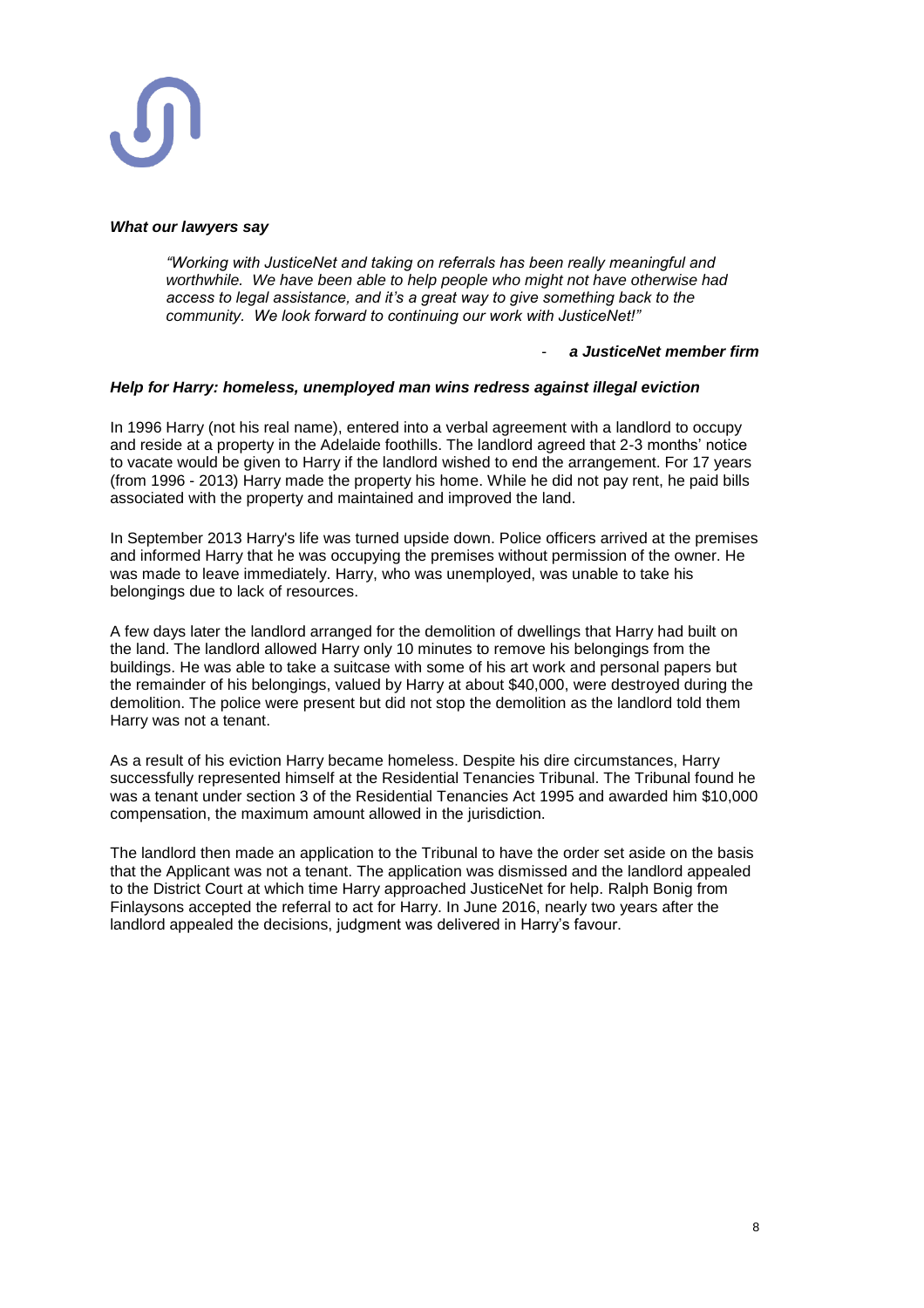# **Refugee and Asylum Seeker Project**

JusticeNet's Refugee and Asylum Seeker Project (RASP) was established in 2012 to provide a pro bono response to the legal needs of highly disadvantaged asylum seekers resident in South Australia. It was noted in last year's Annual Report that *"the demands of this project have stretched the capacity of our referral team and pro bono networks"*. For that reason, JusticeNet was delighted that the Law Foundation of South Australia recognised the instrumental role played by JusticeNet in meeting the legal needs of asylum seekers – and, in particular, 'Legacy Caseload' asylum seekers - and funded a part-time RASP Coordinator for 12 months. Lara Proske, an experienced migration solicitor and registered migration agent, was employed as JusticeNet's RASP's Coordinator in early 2016.

### **This year RASP received 67 enquiries and made 33 referrals for pro bono legal assistance.**

Demand for pro bono assistance in relation to judicial review of migration decisions is set to rise dramatically this year, now that the protection claims of 'Legacy Caseload' asylum seekers are being processed under the Commonwealth Government's 'Fast Track Assessment ' process. RASP made its first referrals for the Legacy Caseload in June 2016. Having a RASP Coordinator has meant JusticeNet can invest in growing the pro bono capacity of the RASP and improving our collaboration with stakeholders.

This year JusticeNet has built on our relationship with government lawyers and the Crown Solicitor's Office in particular. We have developed a new model for coordinating the delivery of pro bono legal services for RASP clients that will make it easier and more efficient for government and in-house lawyers to participate in RASP. Once that model is successfully implemented in coming months for RASP referrals to CSO lawyers, it is hoped it will be rolledout more widely.

The RASP Coordinator has also worked closely with Lipman Karas to develop a pro bono project that involves a team of lawyers at the firm undertaking merit assessments for RASP matters. The project will commence within weeks of the release of this report. The RASP Coordinator has developed a training package to support the Lipman Karas pro bono project that will be available to other groups of lawyers willing to collaborate with RASP.

The RASP Coordinator actively engaged with case coordinators at the South Australian migration support services, namely the Australian Red Cross, Life Without Barriers and the Migrant Resource Centre. Through that engagement, more clients are being warm referred to JusticeNet's RASP. This has helped asylum seekers to connect with JusticeNet, and to do so within the time-frame prescribed for filing a judicial review application. Working with case coordinators has also helped JusticeNet to process applications for pro bono assistance more efficiently.

JusticeNet expects that 500 or more Legacy Caseload asylum seekers will be eligible for judicial review in coming 12-24 months. In light of these significant numbers, JusticeNet has adapted an information resource for legacy caseload asylum seekers that includes a step-bystep guide on how to file a judicial review application. This will enable asylum seekers to preserve the opportunity to have a negative decision judicially reviewed, while they await access to pro bono assistance. (Our thanks to Law Access WA for making available their resource).

During the year closer relationships were forged with interstate organisations including Law Institute Victoria (LIV), Legal Aid Victoria and JusticeConnect. Through that engagement, JusticeNet has obtained access to materials and resources that will help JusticeNet to better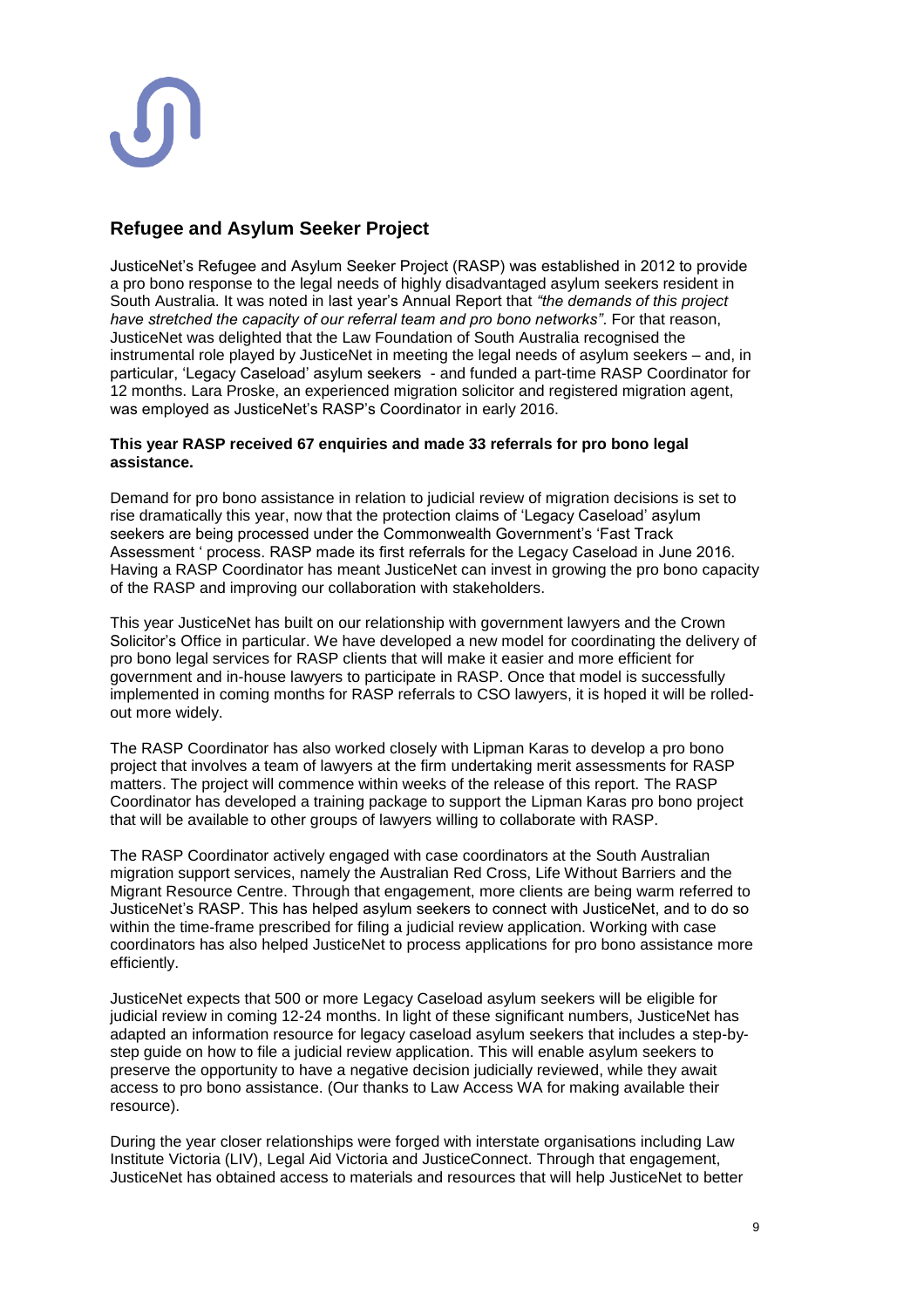

support its members and supporters. In addition, the LIV is developing online seminars regarding judicial review of migration decisions, which will be made available to JusticeNet's RASP.

Looking ahead, 2016/2017 will present challenges for RASP, including the need to further strengthen the pro bono capacity of RASP so that legal needs of Legacy Caseload Asylum Seekers can be met, and securing ongoing funding for the RASP Coordinator.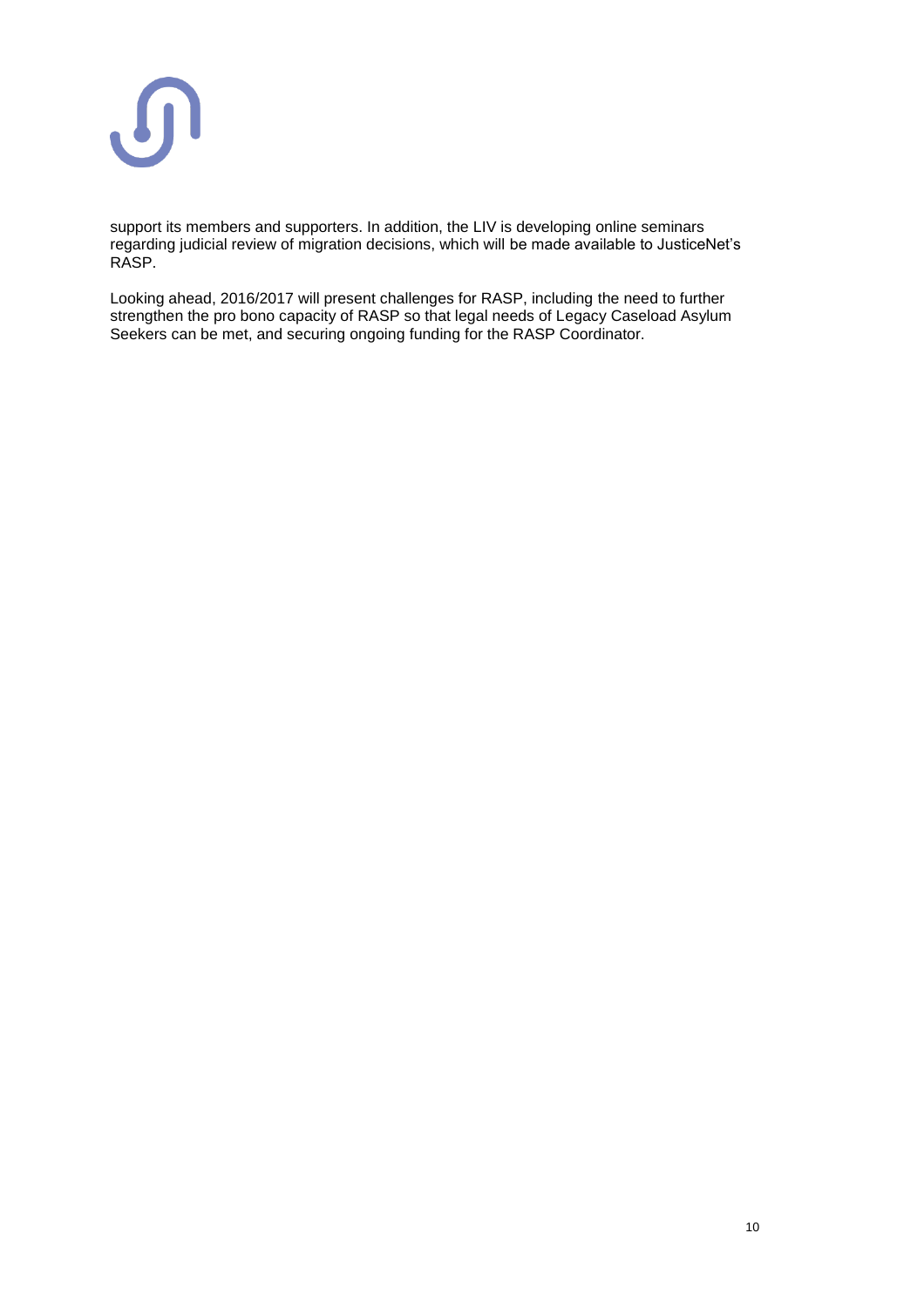# **Self-Representation Services**

JusticeNet operates Self-Representation Services in the Federal Court and the Federal Circuit Court and the Supreme and District Court of South Australia. The Self-Representation Services helps clients who are experiencing disadvantage and who cannot access legal assistance elsewhere.

Attending court without representation can be challenging and stressful. Litigants-in-person are known to experience increased delays in court and a higher likelihood of poorer outcomes, especially in higher courts, with their stricter rules and formal procedures. Litigants-in-person also create challenges for courts trying to balance fair treatment of litigants with the need to maintain impartiality and ensure that the court process is as efficient as possible.

The Self-Representation Service uses an innovative approach to improving access to justice by delivering 'unbundled' legal services to clients. Clients are provided with strategic advice and practical 'legal task' assistance during 1 hour appointments at the service offices in the courts. Appointments are conducted by volunteer lawyers and the service solicitor. The latter also brief volunteers and provide follow up assistance as required. Clients obtain practical help at each stage of their dispute, in addition to legal advice and information about court process and procedure. Through ongoing engagement with clients - who nonetheless remain responsible for their own case - the service supports clients to make informed decisions about their matter and take appropriate steps to resolve their dispute.

The Self-Representation Service has a track record of helping clients to take appropriate steps in their proceeding and to discourage unnecessary litigation. The Productivity Commission has recently found that that, *"Unbundled services can efficiently and effectively assist selfrepresented litigants where most needed, such as in complex disputes in formal settings like superior courts…".*

JusticeNet's Self-Representation Service in the higher State Courts was the first Self-Representation Service to be established in Australia following the original Self-Representation Service pioneered by Queensland in 2007.

# **State Courts Self-Representation Service**

On 7 September 2015 JusticeNet opened its expanded State Courts Self-Representation Service (SCSRS). The Service provides legal advice and 'task assistance' to people experiencing disadvantage who cannot obtain legal representation in the District or Supreme Court of South Australia.

The expanded SCSRS grew out of the success that JusticeNet's pilot Self-Representation Service had in helping litigants-in-person in the Supreme Court since 2013. An independent evaluation of the pilot concluded that it was *"a valuable addition to the very limited range of legal services available to assist disadvantaged litigants with civil matters, and litigants-inperson in the Supreme Court civil jurisdiction."*

## **This year the SCSRS:**

- **provided 213 appointments to 135 clients**
- **helped 310 overall service users with information, referral, legal advice and/or task assistance.**

The SCSRS provides targeted help to litigants-in-person in all matters falling within the civil jurisdiction of the higher State Courts including appeals, property disputes, debt and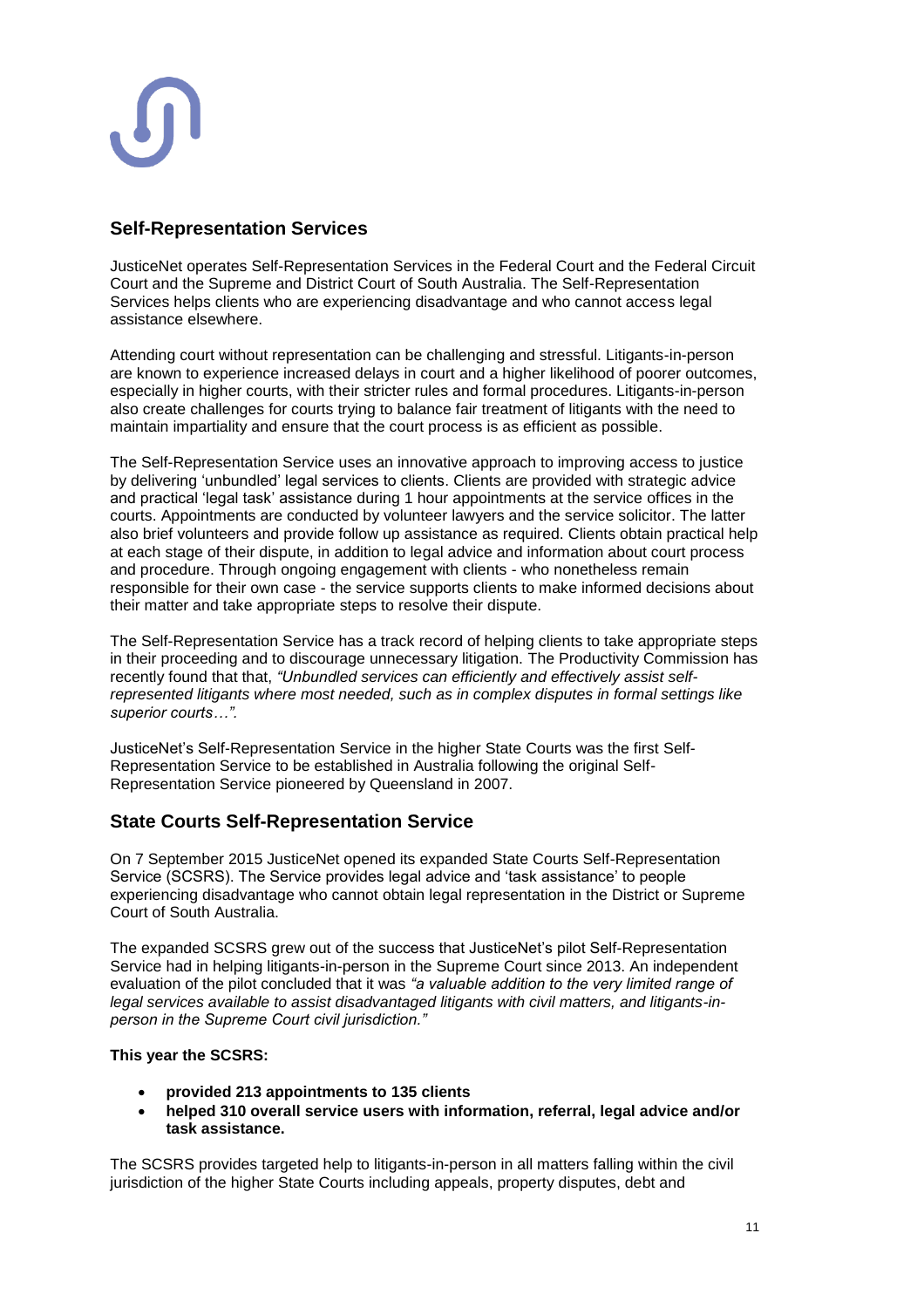

mortgagee repossession matters, equal opportunity tribunal matters, defamation proceedings, and estate matters including family inheritance provision claims. Specifically, the SCSRS assists litigants-in-person to:

- better understand the relevant law and court processes and procedures;
- better understand the strength and weaknesses of their own case, the risks involved and the alternative options available for resolving it;
- improve their compliance with court rules and procedures;
- prepare court documents that are relevant, accurate and compliant with court rules;
- present their case in the best possible manner;
- relieve the stress of litigation by providing problem solving advice and support';
- be better informed of appropriate non-legal support services;
- resolve their case in a timely manner, without unnecessary delays.

#### **Participating Firms**

A sincere thanks to the law firms and lawyers participating in the SCSRS:

- Cowell Clarke
- Finlaysons
- **•** Fisher Jeffries
- HWL Ebsworth
- Minter Ellison
- DMAW Lawyers
- Gilchrist Connell

#### **Funding**

This year the Service was funded by the:

- Department for Communities and Social Inclusion (SA)
- 2015 Adelaide Mid-Winter Ball committee
- Attorney-General's Department (SA)

#### *What our clients say:*

The SCSRS helped a single mother defend an appeal by her ex-landlord against an award of compensation made by the Residential Tenancies Tribunal (the Tribunal) in her favour. The SRS assisted with drafting affidavits, an outline of argument and provided advice as to the process for the appeal, and presentation of her case. The appeal was dismissed and client was awarded an increase in the modest compensation originally ordered by the Tribunal. The client was empowered by her experience, stating,

*"I cannot recommend this service highly enough. I feel so fortunate to have received this help - I may have given up without it…I hope that this fantastic service continues to be available in perpetuity for all those who may need it".*

#### *What the courts say:*

*I congratulate JusticeNet SA on making available this important service to disadvantaged South Australians. It is the experience of the courts that the service - and the volunteer lawyers that support it – ensures that civil litigants-in-person in the higher courts are better*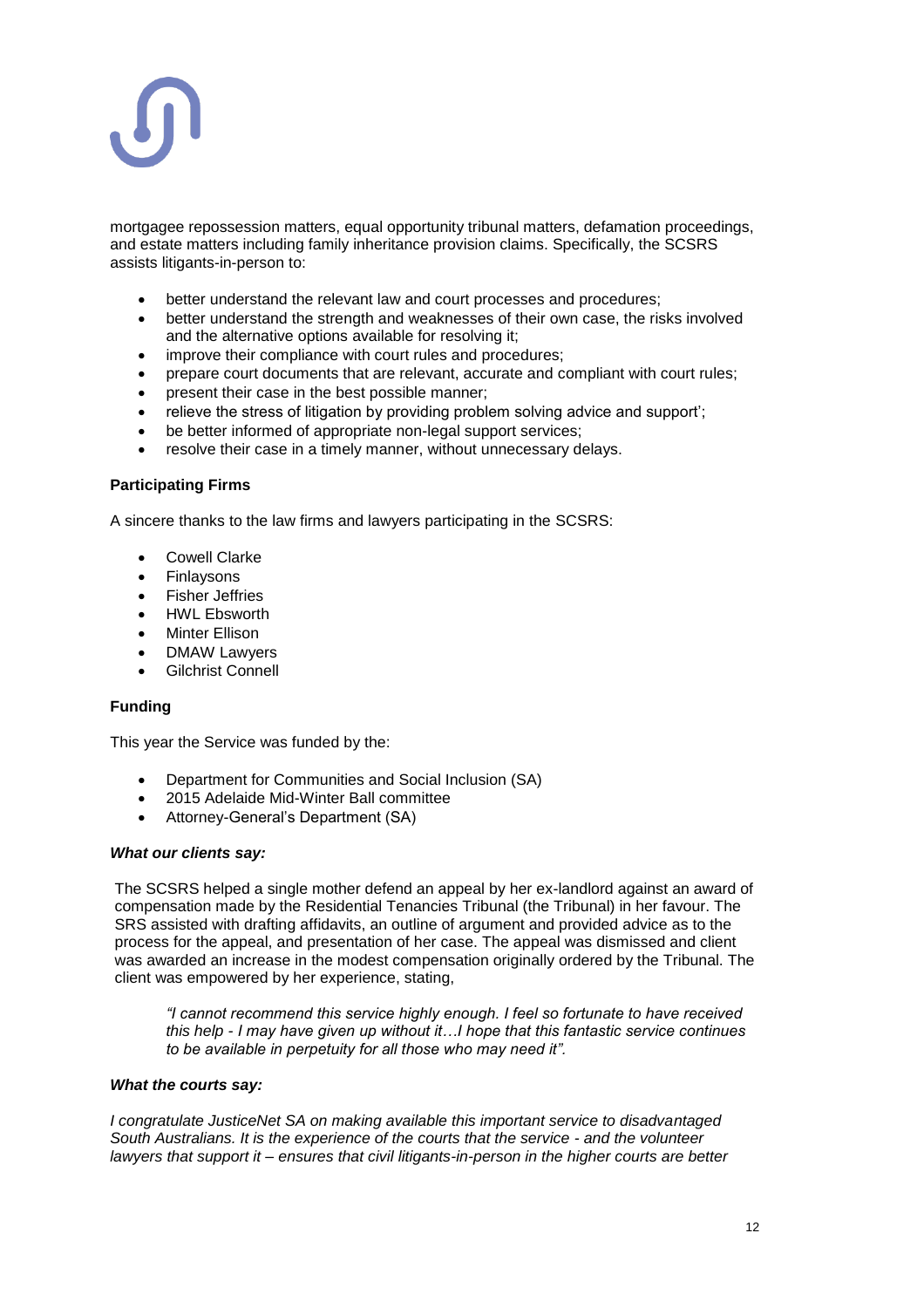

*informed and prepared, and better able to present their case. The service is of demonstrable benefit to its clients, the courts and the wider community.* 

#### - *the Hon. Chief Justice, Chris Kourakis*

#### *What our pro bono lawyers say:*

*"Participation in JusticeNet's Self-Representation Service has enabled my firm to commit to providing regular pro-bono assistance to individuals that otherwise do not have access to legal representation. Volunteering for the Service is rewarding and also a great opportunity for lawyers to develop skills in providing practical advice to clients."*

#### - *a volunteer lawyer*

# **Federal Courts Self-Representation Service SA/NT**

JusticeNet's Federal Courts Self-Representation Service SA/NT (FCSRS) has continued to build its profile in the general federal law jurisdiction, primarily in the areas of bankruptcy, Fair Work, migration, judicial review (non-migration), and appeals.

This year the service:

- **provided 113 appointments to 54 clients**
- **helped 117 overall service users with information, referral, legal advice and/or task assistance.**

The FCSRS is particularly pleased to report on the increases in the number of people accessing the service in the 2015/2016 financial year, demonstrating the increased profile of the service in SA and NT.

The primary referral source to the service continues to be the Federal Courts (the Registry and the judicial officers), however the other referral sources are quite varied and include the Legal Services Commission, other Community Legal Centres, Members of Parliament, the other Services operated by JusticeNet and government departments and agencies.

This year the FCSRS has focussed on working with the Federal Courts to ensure that as many self-represented litigants have access to the service. The service has met regularly with the District Registrar and Deputy District Registrar of the Federal Courts to ensure the service meets the legal needs of self-represented litigants.

The service has also taken a pro-active role in improving referral pathways to the service by attending the regular bankruptcy and migration lists to assist self-represented litigants on-thespot if necessary. The service has also been in discussions with the District Registrar to introduce a service to provide representation for clients at mediations on a limited retainer basis.

### **Participating Firms**

A sincere thanks to the law firms participating in the FCSRS:

- Minter Ellison
- Finlaysons
- Fisher Jeffries
- Cowell Clarke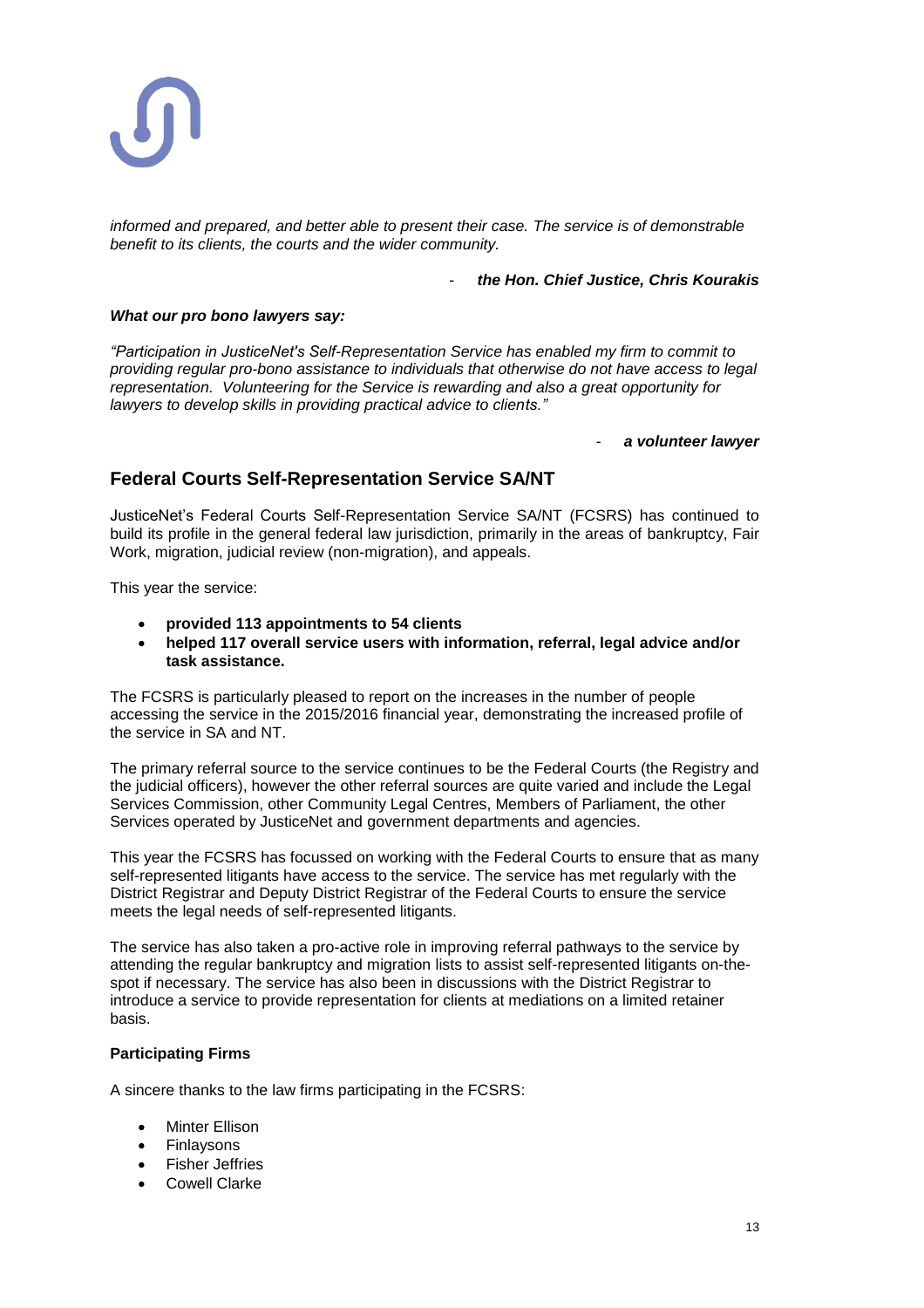

- Clayton Utz (Sydney)
- DMAW Lawyers
- O'Toole Lawyers
- McDonald Steed McGrath.

### **Funding**

JusticeNet is grateful for funding from the Commonwealth Attorney-General's Department.

### *How the service helped John (not his real name)*

John had a long-running dispute with his former landlord arising from the client's eviction from a commercial property in 1999. He had attempted to dispute his eviction in the District Court of South Australia, but was unable to pay security for costs as ordered by the District Court. His claim was eventually dismissed for want of prosecution as he was unable to pay the security. The landlord then obtained a sequestration order against him arising from the first set of costs awarded by the District Court. John tried unsuccessfully to appeal the sequestration order.

At the same time he tried to appeal the decisions in the District Court to award security for costs and to strike out his action. His appeals were unsuccessful and the landlord filed an *allocatur* in relation to costs. He unsuccessfully attempted to dispute the *allocatur* and the District Court judge who heard the appeal made some interesting comments in his judgment. He stated "*…I am left with a sense of unease at the overall passage of these matters"* and that *"the defendant* [landlord] *has abused the process of this court in its earlier carriage of the two cases against him* [the client]*, and is doing so again now".* The judge quashed the allocatur pending the client's appeal to the Supreme Court in relation to the District Court decision.

In the meantime, the landlord sought to again bankrupt John in relation to costs orders that had been made over 3 years earlier, and in doing so sought to prevent him from prosecuting his action in the Supreme Court (in relation to which he would need the consent of the trustee in bankruptcy to proceed with if he was made bankrupt). John was significantly disadvantaged by his lack of education, having filed long rambling incoherent documents in the court. The service helped John to draft affidavits explaining the history of the matter; along with an application to dismiss the Creditor's Petition on the grounds that it was an abuse of process as it was being used for a collateral purpose (to thwart the Supreme Court appeal) and not as a bona fide debt collection process.

The service felt that John had an good case to oppose the Creditor's Petition and so tried to refer the argument for pro bono representation. The referral was accepted, but at the last minute the pro bono lawyer was unable to appear. She prepared the submissions largely based on the very detailed memorandum and research prepared by the service and the client prepared to represent himself at the hearing of his application. Fortunately, prior to the hearing, and after having received the client's submissions, the landlord withdrew the Creditor's Petition. John is pursuing his Supreme Court appeal.

### *What the courts say:*

*JusticeNet provide valuable legal assistance to people who would otherwise have none. JusticeNet helps litigants in person better prepare for their Court attendances and this assists the Court, and the other parties to the proceeding, in understanding what matters are actually in dispute. This is a benefit to all parties involved and assists with the efficient disposition of matters before the Court.* 

- *Nick Parkyn, Deputy District Registrar, Federal Court Adelaide Registry*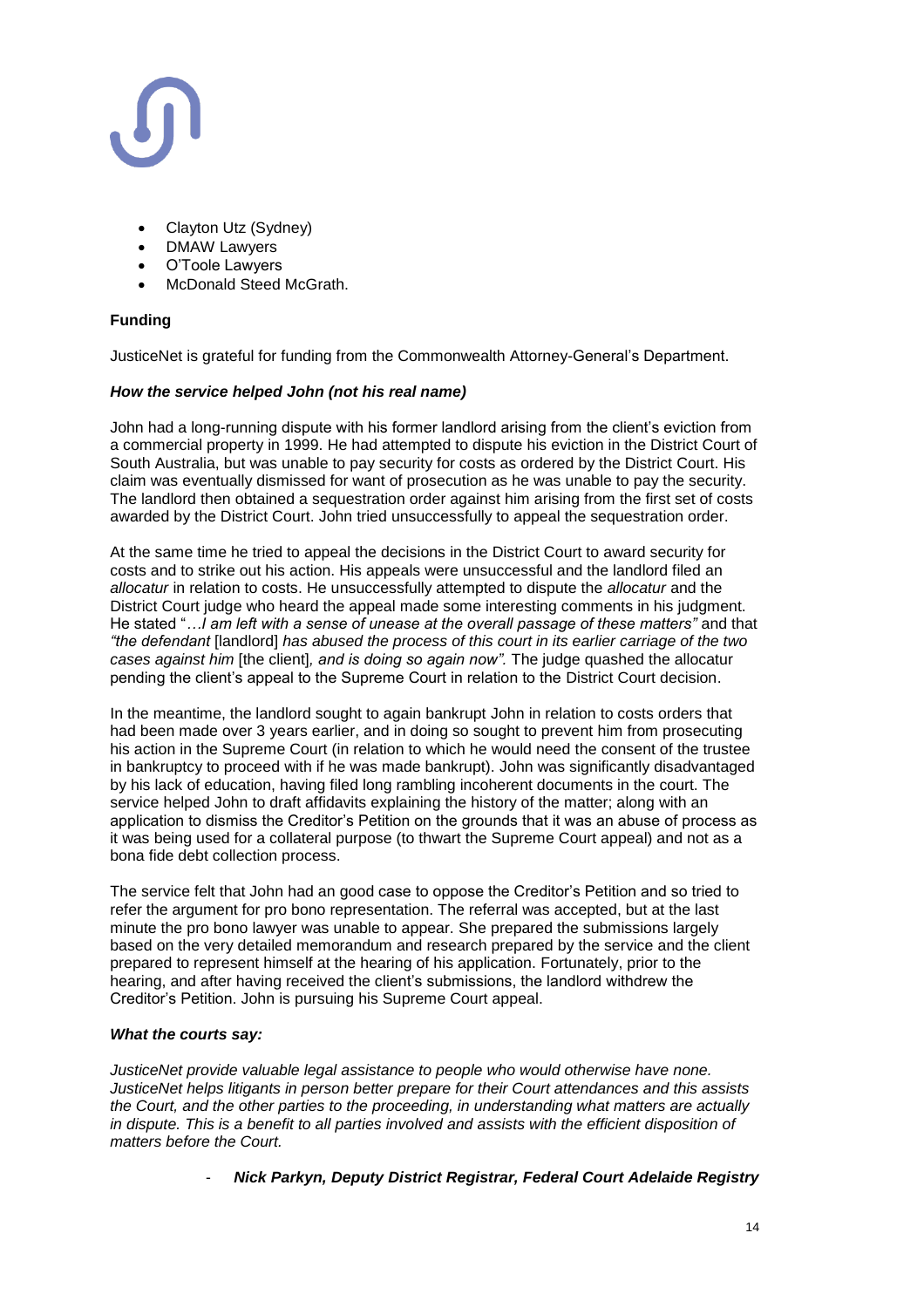# **Walk for Justice 2016**

On 17 May the largest ever turnout - almost 600 walkers - enjoyed near perfect weather for the 2016 Walk for Justice. We are grateful to the walkers who raised over \$49,000 to support the work of JusticeNet SA to facilitate access to justice for low-income and disadvantaged members of the South Australian community.

The post-walk breakfast was again a highlight. Walkers were treated to a delicious breakfast served by our tireless 'Breakfast Club', including:

- The Hon Chief Justice Chris Kourakis QC
- Vickie Chapman MP, Shadow Attorney General and State Member for Bragg
- Senator Nick Xenophon, Independent Senator for South Australia
- Deputy Lord Mayor Megan Hender, Adelaide City Council
- Melvin Mansell, Editorial Director SA, WA, NT & TAS News Ltd

Our thanks also to our Ambassadors for the 2016 Walk for Justice.

This year prizes were awarded to:

- Highest Fundraising Team **Lipman Karas**
- Highest Fundraising Individual **Kasia Dziadosz-Findlay**
- Highest Fundraising University Team **Flinders Law Students' Association**
- Highest Fundraising University Student **Nick Salagaras**
- Highest Secondary School Fundraising Team **Glenunga International High School**

#### **Walk for Justice Sponsors**

The Walk for Justice would not be possible for our generous corporate sponsors.

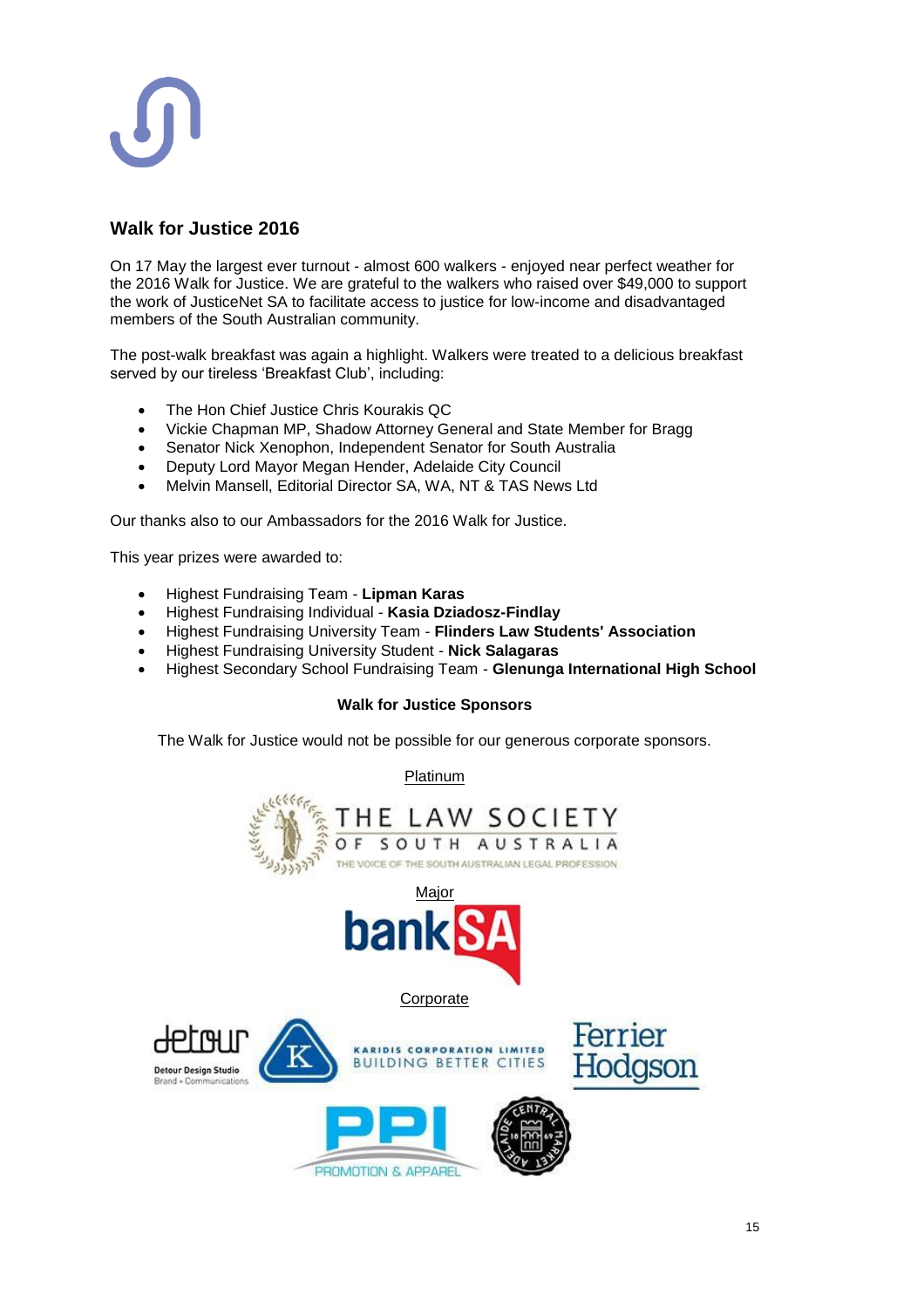

Breakfast Partner



Walk Partner

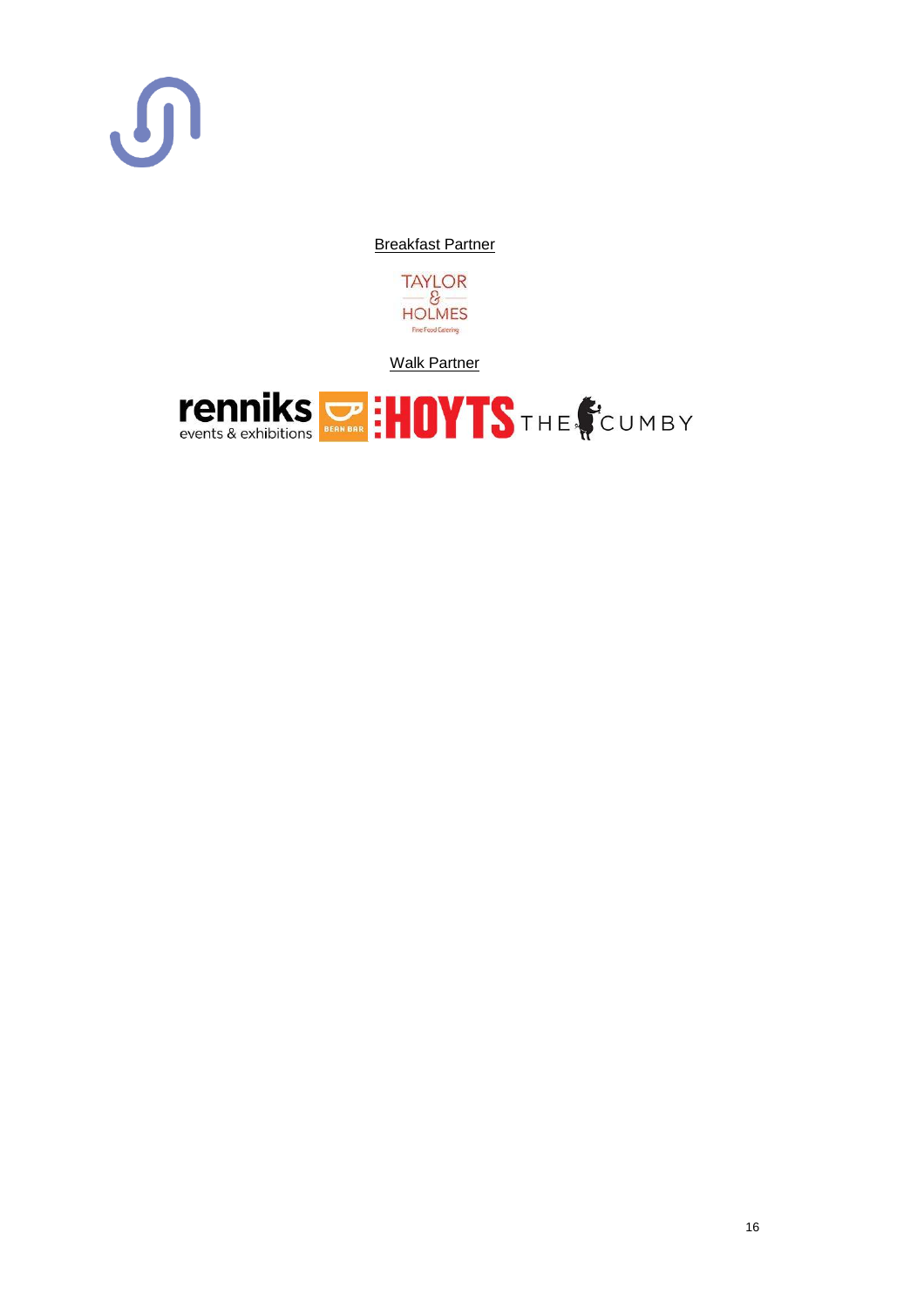# **JusticeNet people**

### **Management Committee**

Paula Stirling (President), Senior Solicitor, Crown Solicitor's Office Kerry Clark (Vice-President), Barrister, Murray Chambers Carolyn Mitchell (Secretary), Consultant, Cowell Clarke Nicholas Linke (Treasurer), Partner, Fisher Jeffries Karen Lehmann, Deputy Director, Legal Services Commission of South Australia Alan Merritt, Solicitor, Central Community Legal Service Jayne Stinson, Social Justice Reporter, Channel 7 Simon Bourne, Solicitor, Bourne Lawyers

## **Staff**

Executive Director, Tim Graham Referral Solicitor, Elizabeth Boxall (returned from maternity leave May 2016) Referral Coordinator/Solicitor, Kiley Rogers (maternity leave position to May 2016) Migration Solicitor, Lara Proske Senior Solicitor & Coordinator (State Courts), Samara Bell Senior Solicitor & Coordinator (Federal Courts), Angie Hastings Solicitor (Federal Courts), Claire Benn (to June 2016) Fundraising and Events Coordinator, Kate Chapley (to October 2015) Administration Officer, Louise Young

### **Secondees**

Andrew Schatz, Australian Government Solicitor Claire Stokes, Australian Government Solicitor Victoria Greenslade, Australian Government Solicitor Molly Scanlon, Australian Government Solicitor Sarah Bohmer, Australian Government Solicitor Samantha Sisomphou, Attorney-General Department (SA)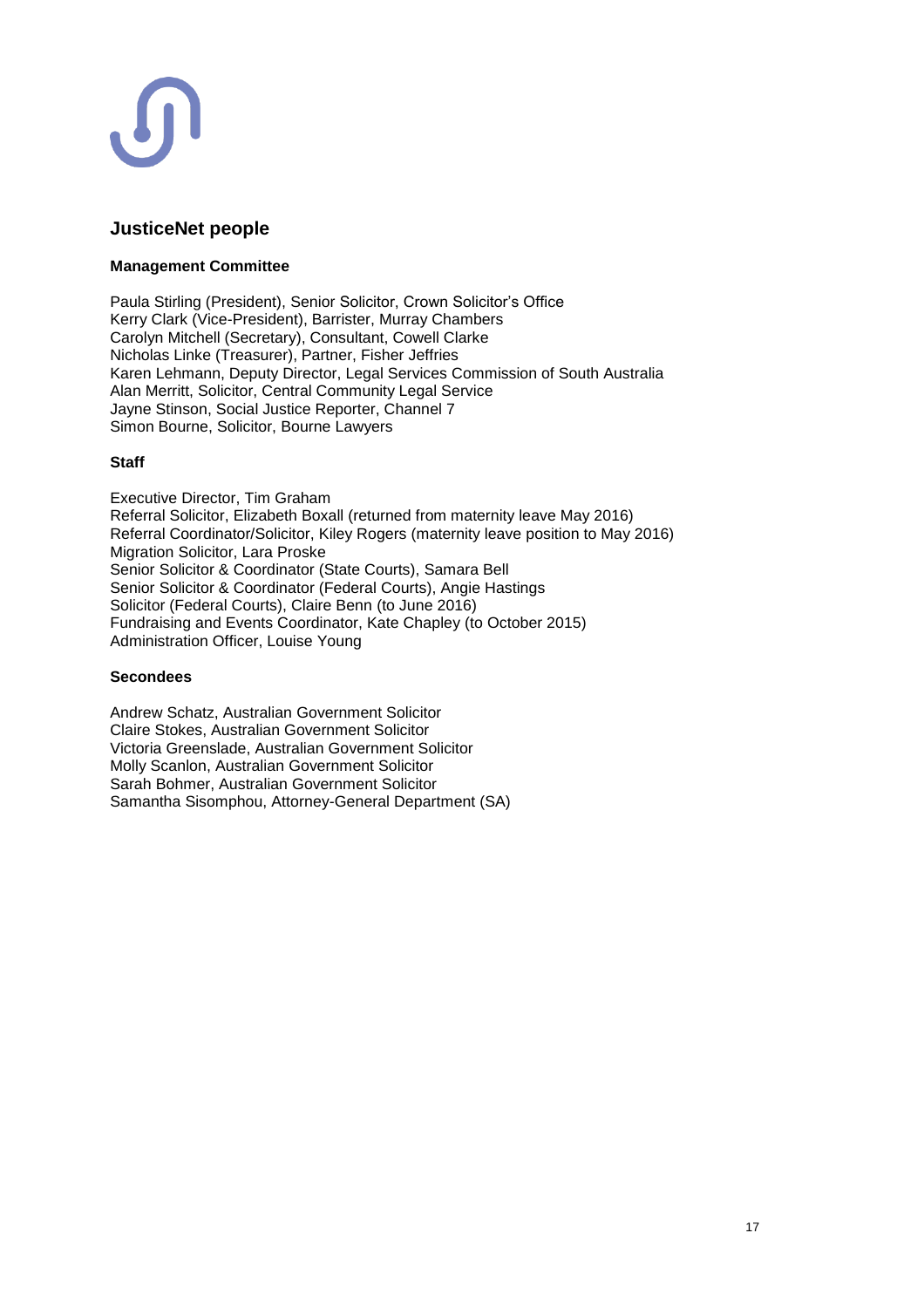

# **Thank you to our Members and Supporters**

We sincerely thank the many individuals who have supported our work by donating their time, skill and passion to helping our clients, including:

- barristers and solicitors who accepted pro bono referrals;
- lawyers who have participated in our Self-Representation Services;
- law students and other volunteers with our services.

#### **Corporate Members**

am legal Ashurst Australia Bourne Lawyers Budwal Lawyers Camatta Lempens Campbell Law Clayton Utz Cowell Clarke DMAW Lawyers DW Fox Tucker Lawyers Finlaysons

Adelaide Law School Aged Rights Advocacy Service Beach Energy Limited Central Community Legal Services Flinders Law School Hanson Chambers

### **Individual Members**

Adrian Meegan Alan Merritt Angela Moffa Barry Beazley Belinda Wells Beth Midgley Cabrini Shepherd Carolyn Mitchell Carolyn Scholefield Chad Jacobi Christopher Legoe Claire O'Connor SC David Bleby QC Elise Thomson Geoffrey Muecke George Stathopoulos Gillian Walker Harry Patsouris Helen Ward Ian Robertson SC Ian Thomas James Hartnett

Fisher Jeffries Gilchrist Connell HWL Ebsworth Lipman Karas Mahonys Lawyers Minter Ellison Lawyers O'Toole Lawyers Ruth Beach Lawyer & Mediator Sparke Helmore Wallmans Lawyers

Riverland Community Legal Service South East Community Legal Service Incorporated Southern Community Justice Centre UniSA Law School Womens Legal Service

Jane Cox Jayne Stinson Jonathan Wells QC Joseph Harding Karen Lehmann Kerry Clark Lucas Arnold Maniit Kaur Margaret Kelly Margaret Nyland Mark Livesey QC Mark Parnell Melanie Little Michael Mills Mike Wait Nerissa Schwarz Neville Morcombe QC Nicholas Linke Nina Lagzdins Noëla Washyn Paula Stirling Penny Wright